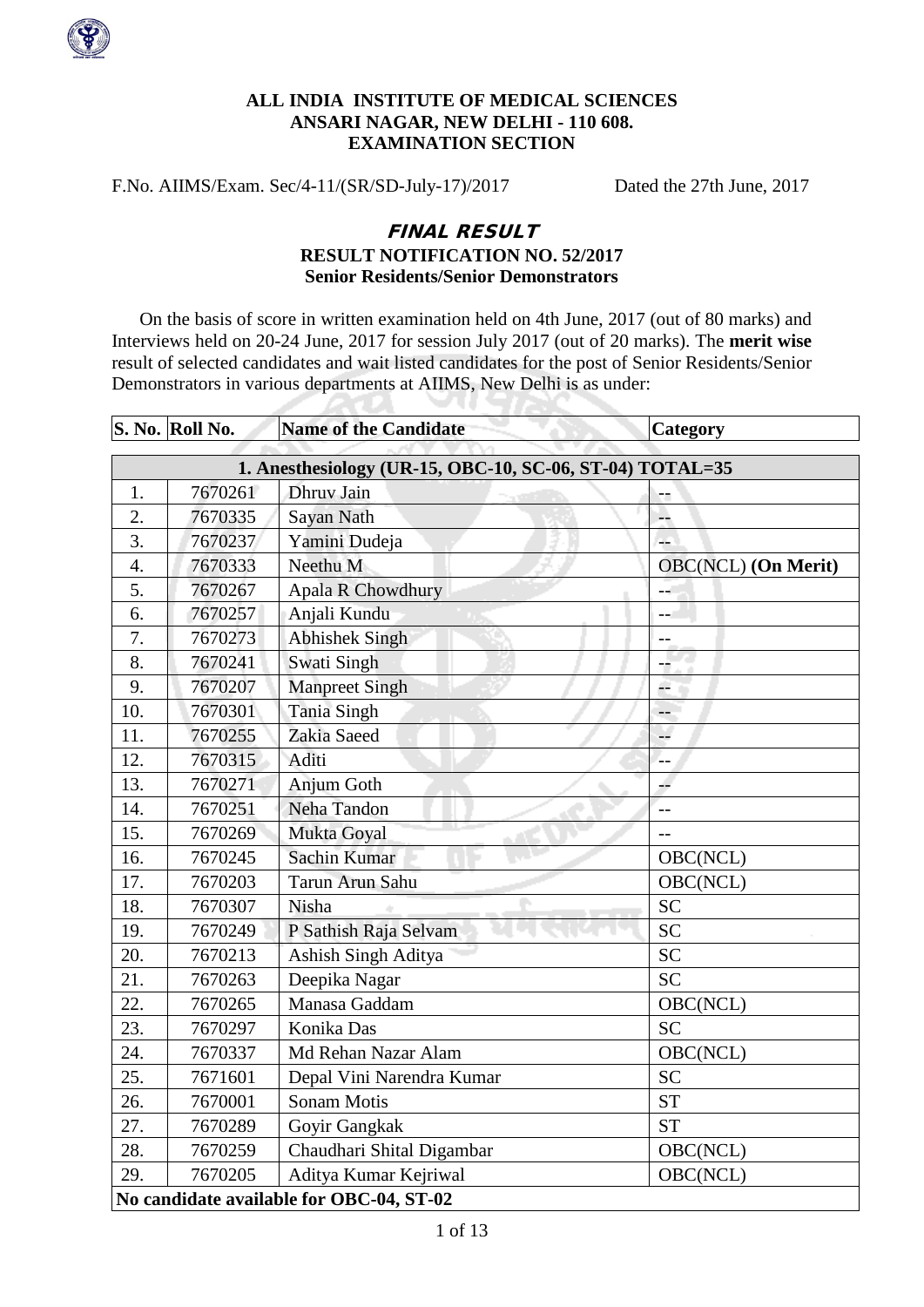

| <b>Waiting List by Merit:</b> |                               |                                                                                      |                             |  |
|-------------------------------|-------------------------------|--------------------------------------------------------------------------------------|-----------------------------|--|
| 1.                            | 7671607                       | Sanjeeb Kumar Giri                                                                   | $-$                         |  |
| 2.                            | 7670225                       | Aseem Gargava                                                                        | --                          |  |
| 3.                            | 7670209                       | Shruti Gupta                                                                         | --                          |  |
| 4.                            | 7671401                       | Snigdha Ipsita                                                                       | $-$                         |  |
| 5.                            | 7670223                       | Prasoon Gupta                                                                        | --                          |  |
| 6.                            | 7670253                       | Serankumar Reddy Mekala                                                              | $-$                         |  |
| 7.                            | 7670305                       | <b>Ankur Garg</b>                                                                    | --                          |  |
| 8.                            | 7670303                       | Swati Gupta                                                                          | $-$                         |  |
| 9.                            | 7670325                       | Rakhi Goyal                                                                          | --                          |  |
| 10.                           | 7670217                       | Chitrangana Gupta                                                                    | $-$                         |  |
| 11.                           | 7670283                       | Savithri Hg                                                                          | --                          |  |
| 12.                           | 7670003                       | Gangangari Rakesh Reddy                                                              | $-$                         |  |
| 13.                           | 7671407                       | Pavan Hr                                                                             | <b>SC</b>                   |  |
| 14.                           | 7671409                       | Rajesh Kumar                                                                         | <b>SC</b>                   |  |
|                               |                               | 2. Critical & Intensive Care(Plastic Surgery) (UR-01, OBC-00, SC-00, ST-00) TOTAL=01 |                             |  |
| 1.                            | 7670341                       | Shivangi Khanna                                                                      |                             |  |
|                               | <b>Waiting List by Merit:</b> |                                                                                      |                             |  |
| 1.                            | 7671613                       | Mantoliya Nikhil Sharma                                                              | L.                          |  |
|                               |                               | 3. Onco-Anesthesiology (Dr. BRA IRCH) (UR-07, OBC-05, SC-02, ST-02) TOTAL=16         |                             |  |
| 1.                            | 7670363                       | Priodarshi Roychoudhury                                                              |                             |  |
| 2.                            | 7670359                       | Kiran Mahendru                                                                       |                             |  |
| 3.                            | 7670343                       | Raghav Gupta                                                                         | --                          |  |
| $\overline{4}$ .              | 7670347                       | Kritika Agrawal                                                                      |                             |  |
| 5.                            | 7670367                       | <b>Abhity Gulia</b>                                                                  | $\mathcal{L}_{\mathcal{L}}$ |  |
| 6.                            | 7670373                       | Ankita Gupta                                                                         | --                          |  |
| 7.                            | 7670355                       | Varnika Minhas                                                                       | μ.                          |  |
| 8.                            | 7670365                       | Lokesh Prajapat                                                                      | OBC(NCL)                    |  |
| 9.                            | 7670351                       | Sapna Yadav                                                                          | OBC(NCL)                    |  |
|                               |                               | No candidate available for OBC-03, SC-02, ST-02                                      |                             |  |
|                               | <b>Waiting List by Merit:</b> |                                                                                      |                             |  |
| 1.                            | 7670361                       | Neha Bansal                                                                          |                             |  |
| 2.                            | 7670353                       | Aakanksha Aggarwal                                                                   | --                          |  |
| 3.                            | 7670375                       | Kirtika Yadav                                                                        |                             |  |
| 4.                            | 7670371                       | Zenab Banu Bohra                                                                     |                             |  |
| 5.                            | 7670349                       | Tabish Husnain Siddiqui                                                              | --                          |  |
| 6.                            | 7671413                       | Swagata Biswas                                                                       |                             |  |
| 7.                            | 7670379                       | Sapna Singla                                                                         | $-$                         |  |
|                               |                               | 4. Palliative Medicine (Dr. BRA IRCH) (UR-03, OBC-01, SC-00, ST-00) TOTAL=04         |                             |  |
| 1.                            | 7671621                       | Anuja Damani                                                                         |                             |  |
| 2.                            | 7670383                       | <b>Bhavna Kakkar</b>                                                                 | $-$                         |  |
| 3.                            | 7671619                       | Gautam Modak                                                                         |                             |  |
|                               |                               | No candidate available for OBC-01                                                    |                             |  |
| <b>Waiting List by Merit:</b> |                               |                                                                                      |                             |  |
| 1.                            | 7670387                       | Sashi Kant Singh                                                                     | --                          |  |
| 2.                            | 7670385                       | Rahul D Arora                                                                        | --                          |  |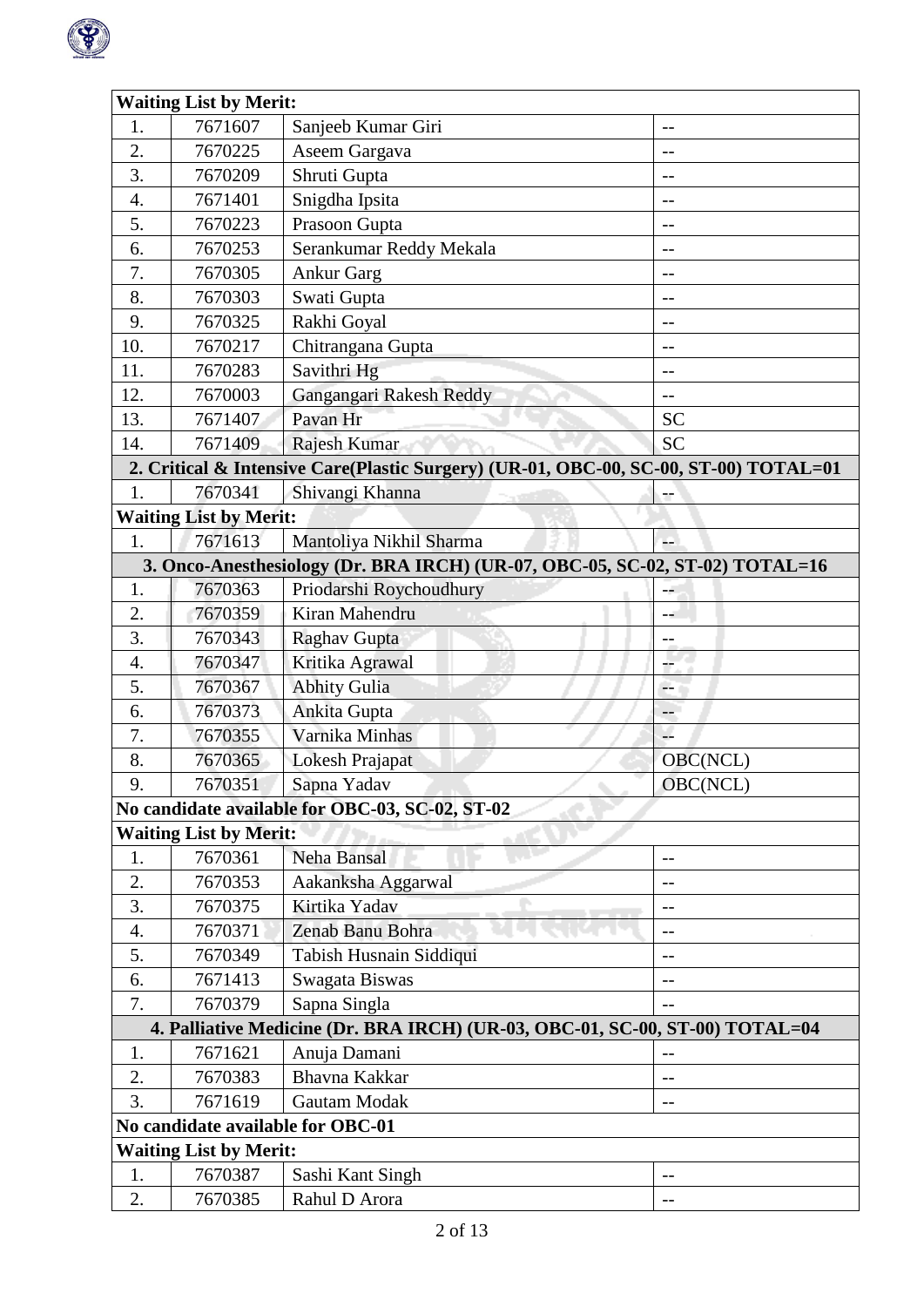

|                  | 5. Cardiac Anesthesiology (UR-02, OBC-03, SC-01, ST-00) TOTAL=06 |                                                                    |                            |  |  |
|------------------|------------------------------------------------------------------|--------------------------------------------------------------------|----------------------------|--|--|
| 1.               | 7670389                                                          | <b>Ummed Singh</b>                                                 | OBC(NCL)                   |  |  |
| 2.               | 7670005                                                          | Surendhar S                                                        |                            |  |  |
| 3.               | 7670395                                                          | Shailesh Kumar Sahu                                                | <b>OBC(NCL)</b> (On Merit) |  |  |
| $\overline{4}$ . | 7671623                                                          | Sumit Karmakar                                                     | <b>SC</b>                  |  |  |
|                  |                                                                  | No candidate available for OBC-02                                  |                            |  |  |
|                  | <b>Waiting List by Merit:</b>                                    |                                                                    |                            |  |  |
| 1.               | 7671419                                                          | Manish Keshwani                                                    | $-$                        |  |  |
|                  |                                                                  | 6. Neuro Anesthesiology (UR-03, OBC-04, SC-03, ST-01) TOTAL=11     |                            |  |  |
| 1.               | 7670403                                                          | Neha Maheshwari                                                    |                            |  |  |
| 2.               | 7671421                                                          | Devajyoti Sharma                                                   | $-$                        |  |  |
| 3.               | 7670401                                                          | Sagar Debbarman                                                    | ST (On Merit)              |  |  |
|                  |                                                                  | No candidate available for OBC-04, SC-03, ST-01                    |                            |  |  |
|                  |                                                                  | 7. Medical Oncology (UR-06, OBC-00, SC-02, ST-01) TOTAL=09         |                            |  |  |
| 1.               | 7670417                                                          | Pai Rohit Ramesh                                                   | $-$                        |  |  |
| 2.               | 7670423                                                          | Priyanshu Choudhary                                                |                            |  |  |
| 3.               | 7670407                                                          | <b>Anshul Gupta</b>                                                |                            |  |  |
| $\overline{4}$ . | 7670425                                                          | <b>Azgar Abdul Rasheed</b>                                         | --                         |  |  |
| 5.               | 7670011                                                          | Avinash Upadhyay                                                   | --                         |  |  |
| 6.               | 7670411                                                          | <b>Abhishek Kumar</b>                                              | L.                         |  |  |
| 7.               | 7670415                                                          | Sudhir Kumar                                                       | <b>SC</b>                  |  |  |
|                  |                                                                  | No candidate available for SC-01, ST-01                            |                            |  |  |
|                  | <b>Waiting List by Merit:</b>                                    |                                                                    |                            |  |  |
| 1.               | 7670017                                                          | Shalabh Arora                                                      | ÷                          |  |  |
| 2.               | 7670421                                                          | Kapil Goyal                                                        | ÷.                         |  |  |
| 3.               | 7670409                                                          | Aditya Pavan Kumar Kanteti                                         |                            |  |  |
| $\overline{4}$ . | 7671627                                                          | D Sindhu                                                           | u.                         |  |  |
| 5.               | 7671631                                                          | Goli Vasu Babu                                                     |                            |  |  |
|                  |                                                                  | 8. Obstetrics & Gynaecology (UR-05, OBC-03, SC-00, ST-00) TOTAL=08 |                            |  |  |
| 1.<br>2.         | 7670503<br>7670507                                               | Nilofar Noor<br>Sarita Kumari                                      | <b>OBC(NCL)</b> (On Merit) |  |  |
| 3.               | 7670569                                                          | Roli Purwar                                                        |                            |  |  |
| 4.               | 7671637                                                          | Rajamanya Apurva Vithalkumar                                       | --<br>$-$                  |  |  |
| 5.               | 7670431                                                          | Anshu Yadav                                                        | OBC(NCL) (On Merit)        |  |  |
| 6.               | 7670513                                                          | Preeti Yadav                                                       | OBC(NCL)                   |  |  |
| 7.               | 7670553                                                          | Gazala Shahnaz                                                     | OBC(NCL)                   |  |  |
| 8.               | 7670457                                                          | Neha Gupta                                                         | OBC(NCL)                   |  |  |
|                  | <b>Waiting List by Merit:</b>                                    |                                                                    |                            |  |  |
| 1.               | 7670485                                                          | Akanksha Tiwari                                                    | $-$                        |  |  |
| 2.               | 7670497                                                          | Nisha Kumari                                                       | $-$                        |  |  |
| 3.               | 7670549                                                          | Gayatri Khatri                                                     | $-$                        |  |  |
| 4.               | 7670459                                                          | Deepti Dahiya                                                      | $-$                        |  |  |
| 5.               | 7670505                                                          | Kumari Anukriti                                                    | OBC(NCL)                   |  |  |
| 6.               | 7670439                                                          | Sanjita                                                            | OBC(NCL)                   |  |  |
| 7.               | 7670541                                                          | R. Archana                                                         | OBC(NCL)                   |  |  |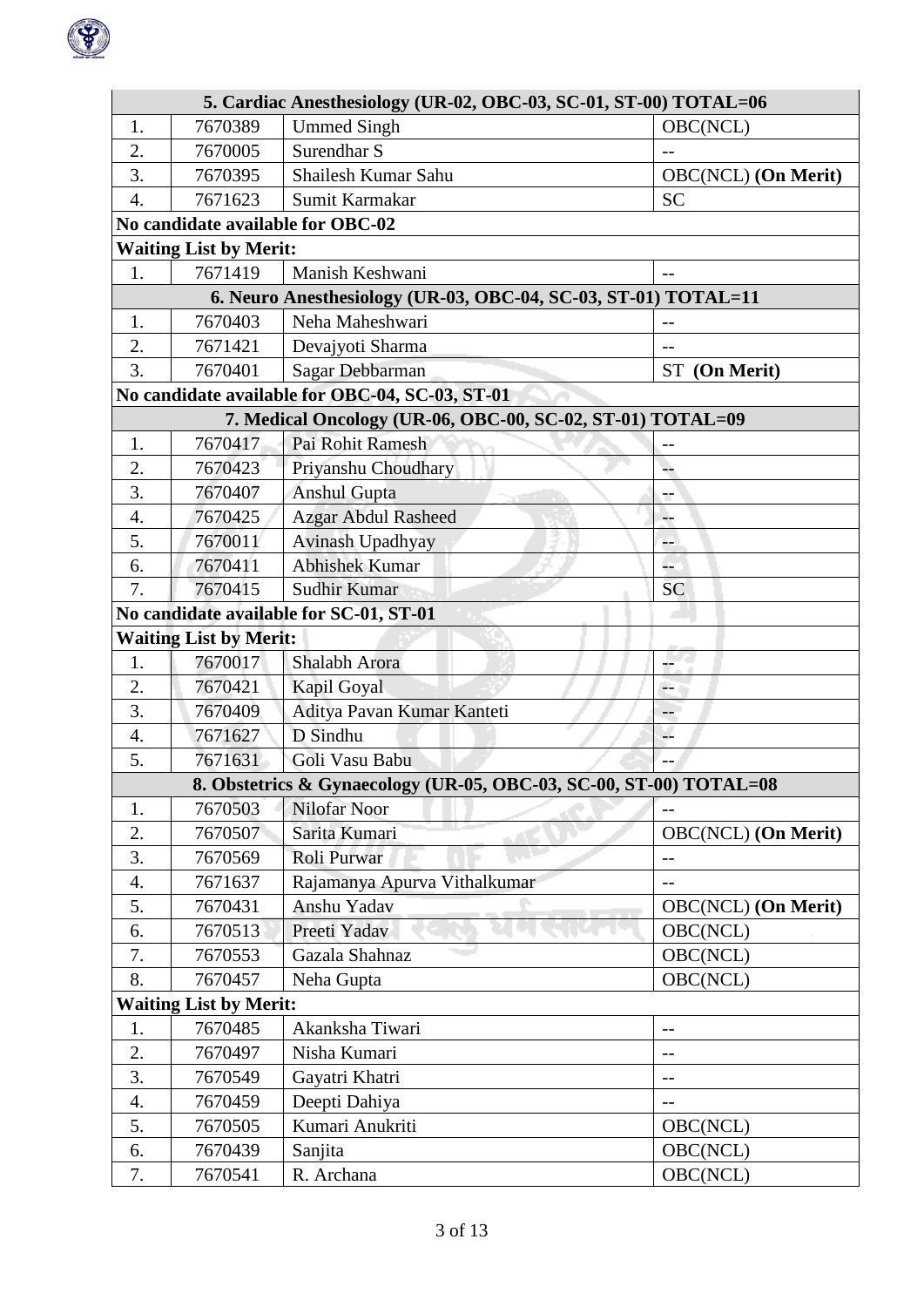

|                    | 9. Ophthalmology (UR-03, OBC-03, SC-03, ST-02) TOTAL=11 |                                                           |           |  |  |
|--------------------|---------------------------------------------------------|-----------------------------------------------------------|-----------|--|--|
| 1.                 | 7670685                                                 | Farin Rajmohmad Shaikh                                    | $-$       |  |  |
| 2.                 | 7670589                                                 | Ritika Mukhija                                            |           |  |  |
| 3.                 | 7670579                                                 | Pallavi Singh                                             | $-$       |  |  |
| 4.                 | 7670707                                                 | Tejaswini Vukkadala                                       | OBC(NCL)  |  |  |
| 5.                 | 7670709                                                 | Nasiq Hasan                                               | OBC(NCL)  |  |  |
| 6.                 | 7670653                                                 | Asha Samdani                                              | OBC(NCL)  |  |  |
| 7.                 | 7670729                                                 | Jyoti Shakrawal                                           | <b>SC</b> |  |  |
| 8.                 | 7670623                                                 | <b>Suneel Kumar</b>                                       | <b>SC</b> |  |  |
| 9.                 | 7670651                                                 | Aswini Kumar Behera                                       | <b>SC</b> |  |  |
| 10.                | 7670603                                                 | Azmira Kishan                                             | <b>ST</b> |  |  |
| 11.                | 7671445                                                 | Subodh Lakra                                              | <b>ST</b> |  |  |
|                    | <b>Waiting List by Merit:</b>                           |                                                           |           |  |  |
| 1.                 | 7670695                                                 | Yamini Attiku                                             | $-$       |  |  |
| 2.                 | 7670027                                                 | <b>Simakurthy Sriram</b>                                  | $-$       |  |  |
| 3.                 | 7670585                                                 | <b>Prashant Kumar</b>                                     | OBC(NCL)  |  |  |
| $\boldsymbol{4}$ . | 7670643                                                 | Dr Surve Abhidnya Arun                                    | OBC(NCL)  |  |  |
| 5.                 | 7670631                                                 | Anusha Sachan                                             | OBC(NCL)  |  |  |
| 6.                 | 7670661                                                 | <b>Nishant Kumar</b>                                      | OBC(NCL)  |  |  |
| 7.                 | 7670677                                                 | <b>Abhishek Sheemar</b>                                   | <b>SC</b> |  |  |
| 8.                 | 7670577                                                 | <b>Brijesh Kumar</b>                                      | <b>SC</b> |  |  |
| 9.                 | 7671647                                                 | Gajbhiye Mohit Pralhad                                    | <b>SC</b> |  |  |
| 10.                | 7671639                                                 | <b>Akarkar Shekhar Onu</b>                                | <b>ST</b> |  |  |
|                    |                                                         | 10. Radiodiagnosis (UR-10, OBC-05, SC-03, ST-02) TOTAL=20 |           |  |  |
| 1.                 | 7670043                                                 | Naren H                                                   | 44        |  |  |
| 2.                 | 7670815                                                 | <b>Avin Goel</b>                                          | $-$       |  |  |
| 3.                 | 7670817                                                 | <b>Adarsh Ghosh</b>                                       | L.        |  |  |
| 4.                 | 7670857                                                 | Barun Bagga                                               | $-$       |  |  |
| 5.                 | 7670879                                                 | Pranav Gupta                                              | $- -$     |  |  |
| 6.                 | 7670859                                                 | Kanika Diwan                                              | $-$       |  |  |
| 7.                 | 7670871                                                 | Preeti Mathur                                             | $-$       |  |  |
| 8.                 | 7670943                                                 | Karthika S                                                | --        |  |  |
| 9.                 | 7670035                                                 | Shirodkar Kapil Kamlakant                                 |           |  |  |
| 10.                | 7670957                                                 | Amit Kumar                                                | $-$       |  |  |
| 11.                | 7670759                                                 | Guruvarun Atla                                            | OBC(NCL)  |  |  |
| 12.                | 7670765                                                 | Kanhaya Lal                                               | OBC(NCL)  |  |  |
| 13.                | 7670903                                                 | Pankaj Meena                                              | <b>ST</b> |  |  |
| 14.                | 7670917                                                 | <b>Stanzin Spalkit</b>                                    | <b>ST</b> |  |  |
| 15.                | 7670831                                                 | Madhu Maetha R                                            | OBC(NCL)  |  |  |
| 16.                | 7670881                                                 | Niraj Kumar                                               | OBC(NCL)  |  |  |
| 17.                | 7670921                                                 | Elamvazhuthi E                                            | OBC(NCL)  |  |  |
| 18.                | 7670919                                                 | Arunprakash P                                             | <b>SC</b> |  |  |
| 19.                | 7670929                                                 | Gaurav Chauhan                                            | <b>SC</b> |  |  |
| 20.                | 7670939                                                 | Dixit Chauhan                                             | <b>SC</b> |  |  |
|                    | <b>Waiting List by Merit:</b>                           |                                                           |           |  |  |
| 1.                 | 7670797                                                 | Govinda Reddy Karri                                       | $-$       |  |  |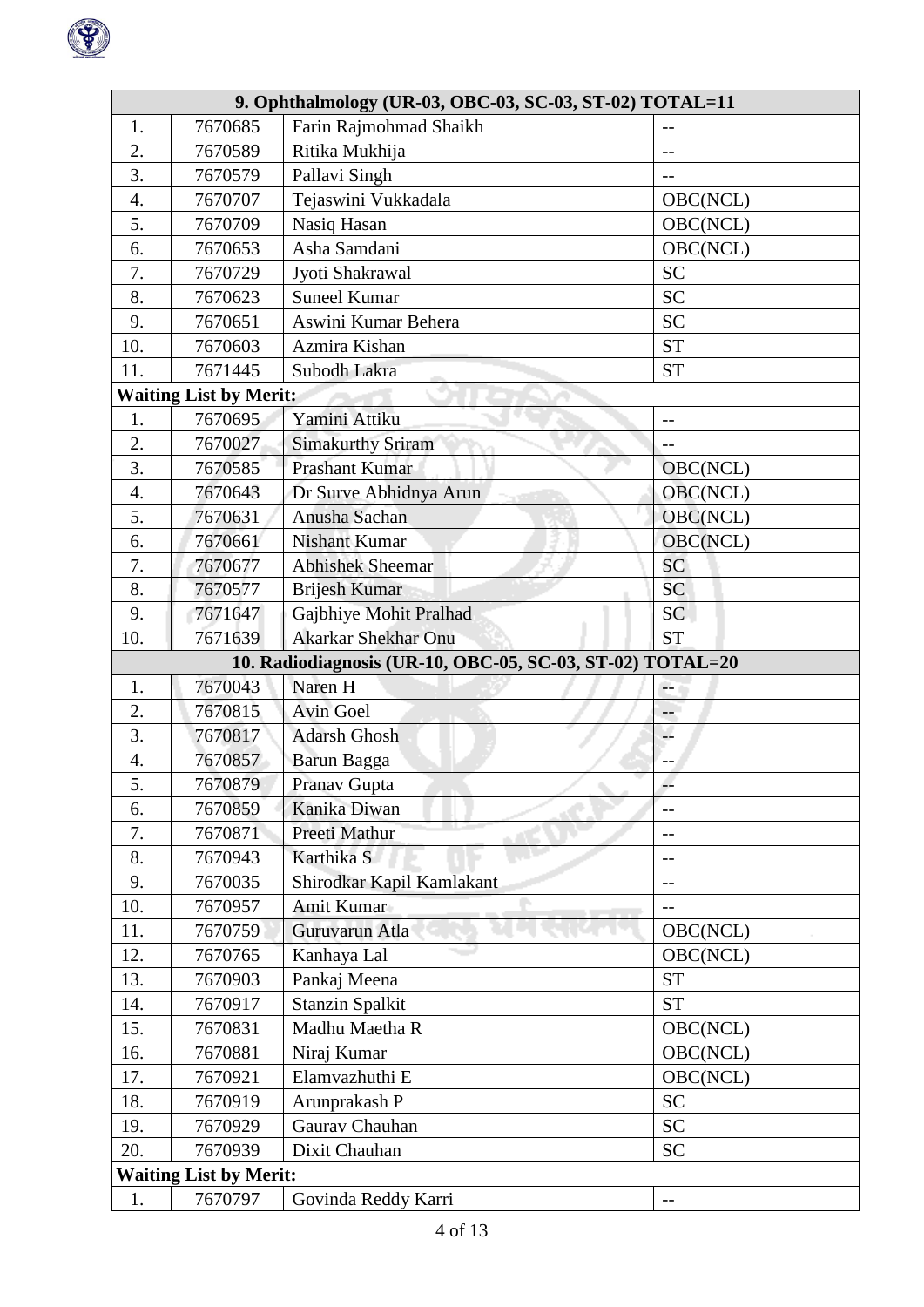

| 2.               | 7671453                                  | Vineeta Ojha                                                 | $-$       |  |  |
|------------------|------------------------------------------|--------------------------------------------------------------|-----------|--|--|
| 3.               | 7670847                                  | Shaloo                                                       | $-$       |  |  |
| 4.               | 7670033                                  | Nikhil Balpande                                              | $-$       |  |  |
| 5.               | 7670839                                  | <b>Akhand Pratap Singh</b>                                   | --        |  |  |
| 6.               | 7670849                                  | Mohd Shuaib Qureshi                                          | OBC(NCL)  |  |  |
| 7.               | 7670829                                  | Shankhneel Singh                                             | OBC(NCL)  |  |  |
| 8.               | 7670915                                  | Mohammad Sahil Siddiqui                                      | OBC(NCL)  |  |  |
| 9.               | 7671459                                  | Shankhadip Mula                                              | $-$       |  |  |
| 10.              | 7671457                                  | Shweta Bhalothia                                             | OBC(NCL)  |  |  |
| 11.              | 7670757                                  | Alpana                                                       | OBC(NCL)  |  |  |
| 12.              | 7670799                                  | Bonny S Deep                                                 | OBC(NCL)  |  |  |
| 13.              | 7670895                                  | <b>Ankur Patel</b>                                           | <b>SC</b> |  |  |
| 14.              | 7670851                                  | <b>Jasvir Singh</b>                                          | <b>SC</b> |  |  |
| 15.              | 7670051                                  | Arumulla Mithilesh                                           | OBC(NCL)  |  |  |
| 16.              | 7670785                                  | Deepak Thangaraj R S                                         | <b>SC</b> |  |  |
| 17.              | 7670791                                  | Sangeeta Deuri                                               | <b>ST</b> |  |  |
| 18.              | 7670755                                  | Amit Kumar                                                   | <b>SC</b> |  |  |
| 19.              | 7670911                                  | Priyanka Yadav                                               | OBC(NCL)  |  |  |
| 20.              | 7670775                                  | Radheshyam Meena                                             | OBC(NCL)  |  |  |
| 21.              | 7671467                                  | Chandan Kumar                                                | OBC(NCL)  |  |  |
| 22.              | 7670883                                  | Samrin Haq                                                   | <b>ST</b> |  |  |
|                  |                                          | 11. Cardiac-Radiology (UR-01, OBC-02, SC-00, ST-01) TOTAL=04 |           |  |  |
| 1.               | 7670975                                  | Basavaraj                                                    | $-$       |  |  |
| $\overline{2}$ . | 7671471                                  | Neha Choudhary                                               | OBC(NCL)  |  |  |
|                  | No candidate available for OBC-01, ST-01 |                                                              |           |  |  |
|                  | <b>Waiting List by Merit:</b>            |                                                              |           |  |  |
| 1.               | 7670965                                  | Ritu Verma                                                   |           |  |  |
|                  |                                          | 12. Neuro-Radiology (UR-00, OBC-00, SC-04, ST-01) TOTAL=05   |           |  |  |
| 1.               |                                          | 7670977 Nani Lampung                                         | <b>ST</b> |  |  |
| 2.               | 7670053                                  | Dinesh Babu K B                                              | <b>SC</b> |  |  |
| 3.               | 7671679                                  | Shende Vikram Nanaji                                         | <b>SC</b> |  |  |
| 4.               | 7670055                                  | Dinesh Harvey Raj                                            | <b>SC</b> |  |  |
|                  | No candidate available for SC-01         |                                                              |           |  |  |
|                  |                                          | 13. Radiotherapy (UR-02, OBC-00, SC-01, ST-00) TOTAL=03      |           |  |  |
| 1.               | 7671001                                  | <b>Antony George Francis Thottian</b>                        | $-$       |  |  |
| 2.               | 7670999                                  | Pooja Gupta                                                  | $-$       |  |  |
| 3.               | 7670061                                  | Anjali VR                                                    | <b>SC</b> |  |  |
|                  | <b>Waiting List by Merit:</b>            |                                                              |           |  |  |
| 1.               | 7670989                                  | Gunjesh Kumar Singh                                          | $-$       |  |  |
| 2.               | 7670063                                  | Arun T                                                       | --        |  |  |
| 3.               | 7670987                                  | Soorej Balan Kaliyath                                        | <b>SC</b> |  |  |
| 4.               | 7670991                                  | Shalini Verma                                                | <b>SC</b> |  |  |
|                  |                                          | 14. Medicine (UR-04, OBC-04, SC-02, ST-01) TOTAL=11          |           |  |  |
| 1.               | 7671105                                  | Singh Achintya                                               | $-$       |  |  |
| 2.               | 7671029                                  | <b>Ghazal Tansir</b>                                         | --        |  |  |
| 3.               | 7671049                                  | Juhi Dixit                                                   | $-$       |  |  |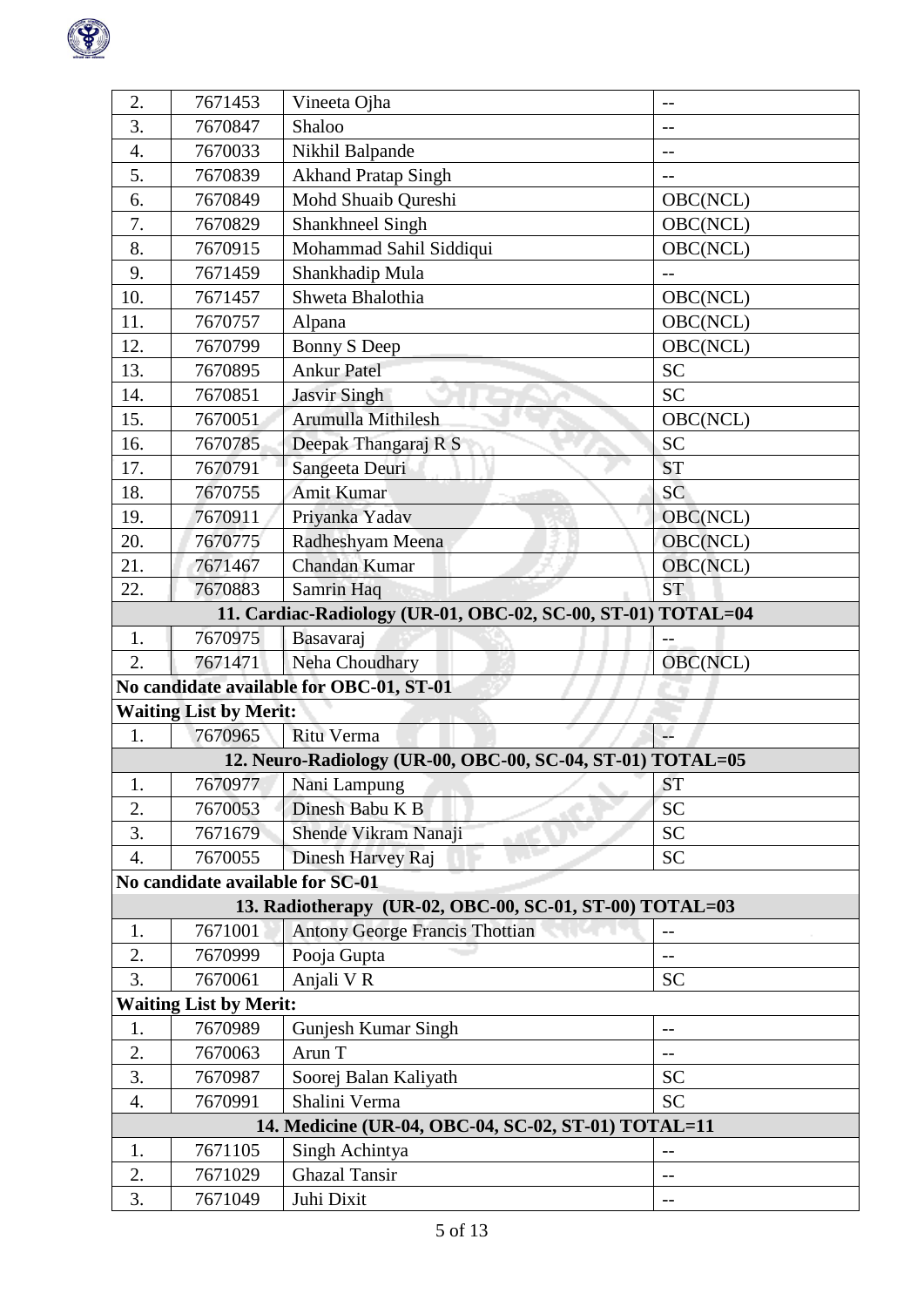

| $\overline{4}$ . | 7671097                       | Subodh Gururani                                                          |                            |  |  |
|------------------|-------------------------------|--------------------------------------------------------------------------|----------------------------|--|--|
| 5.               | 7671057                       | Narendra Singh                                                           | OBC(NCL)                   |  |  |
| 6.               | 7671075                       | Govinda Siripurapu                                                       | OBC(NCL)                   |  |  |
| 7.               | 7671061                       | Badari Mylliemngap                                                       | <b>ST</b>                  |  |  |
| 8.               | 7671320                       | Satyapal                                                                 | OBC(NCL) OPH               |  |  |
| 9.               | 7671039                       | Gaurav Gupta                                                             | <b>SC</b>                  |  |  |
|                  |                               | No candidate available for OBC-01, SC-01                                 |                            |  |  |
|                  | <b>Waiting List by Merit:</b> |                                                                          |                            |  |  |
| 1.               | 7671685                       | Yawalkar Vaibhav Chintaman                                               |                            |  |  |
| 2.               | 7671491                       | Debabrata Datta                                                          | $-$                        |  |  |
| 3.               | 7671025                       | Padma Lahdol                                                             | <b>ST</b>                  |  |  |
|                  |                               | 15. Emergency Medicine & Casualty (UR-03, OBC-04, SC-05, ST-01) TOTAL=13 |                            |  |  |
| 1.               | 7671107                       | Vishnu V K                                                               | <b>SC</b> (On Merit)       |  |  |
| 2.               | 7671691                       | <b>Khizar Ahmed</b>                                                      | $-$                        |  |  |
| 3.               | 7671109                       | <b>Shivam Patel</b>                                                      | <b>OBC(NCL)</b> (On Merit) |  |  |
| $\overline{4}$ . | 7671693                       | Wankhade Harshad Bhaskarrao                                              | <b>SC</b>                  |  |  |
| 5.               | 7671111                       | Rishi Ram Meena                                                          | <b>ST</b>                  |  |  |
|                  |                               | No candidate available for OBC-04, SC-04                                 |                            |  |  |
|                  | <b>Waiting List by Merit:</b> |                                                                          |                            |  |  |
| 1.               | 7671689                       | Manjunatha B H                                                           | L.                         |  |  |
|                  |                               | 16. Medicine (Trauma) (UR-05, OBC-04, SC-04, ST-01) TOTAL=14             |                            |  |  |
| 1.               | 7671117                       | <b>Alok Bansal</b>                                                       |                            |  |  |
| 2.               | 7671119                       | Shakira Yoosuf                                                           | $-$                        |  |  |
| 3.               | 7671695                       | <b>Aswar Harshal Shankar</b>                                             | <b>OBC(NCL)</b> (On Merit) |  |  |
| $\overline{4}$ . | 7671121                       | Veerendra Kumar Kargaiyan                                                | SC (On Merit)              |  |  |
|                  |                               | No candidate available for UR-01, OBC-04, SC-04, ST-01                   |                            |  |  |
|                  |                               | 17. Rheumatology (UR-01, OBC-01, SC-00, ST-00) TOTAL=02                  |                            |  |  |
| $\mathbf{1}$ .   | 7671497                       | Joydeep Samanta                                                          |                            |  |  |
| 2.               | 7671125                       | Sandeep                                                                  | OBC(NCL)                   |  |  |
|                  |                               | 18. Geriatric Medicine (UR-01, OBC-01, SC-00, ST-01)                     | TOTAL=03                   |  |  |
| 1.               | 7671137                       | Kamal Bandhu Kumar Klanidhi                                              | OBC(NCL)                   |  |  |
|                  |                               | No candidate available for OBC-01, ST-01                                 |                            |  |  |
|                  | <b>Waiting List by Merit:</b> |                                                                          |                            |  |  |
| 1.               | 7671135                       | Ayantika Haldar                                                          |                            |  |  |
| 2.               | 7671139                       | Prasoon Rastogi                                                          |                            |  |  |
|                  |                               | 19. Cardiology (UR-02, OBC-01, SC-00, ST-00) TOTAL=03                    |                            |  |  |
| 1.               | 7671147                       | Sridharan U                                                              |                            |  |  |
| 2.               | 7671145                       | Javaid Ahmad Dar                                                         | $-$                        |  |  |
| 3.               | 7670087                       | Vaddera Pavan Teja                                                       | OBC(NCL)                   |  |  |
|                  | <b>Waiting List by Merit:</b> |                                                                          |                            |  |  |
| 1.               | 7671155                       | Aseem Basha M                                                            | $- -$                      |  |  |
|                  |                               | 20. Neuro-Surgery (UR-05, OBC-07, SC-04, ST-02) TOTAL=18                 |                            |  |  |
| 1.               | 7671179                       | Nakul Pahwa                                                              |                            |  |  |
| 2.               | 7671159                       | Kanishk Goyal                                                            | --                         |  |  |
| 3.               | 7671509                       | Garga Basu                                                               |                            |  |  |
| 4.               | 7671507                       | Paresh Kumar Gouda                                                       | $-$                        |  |  |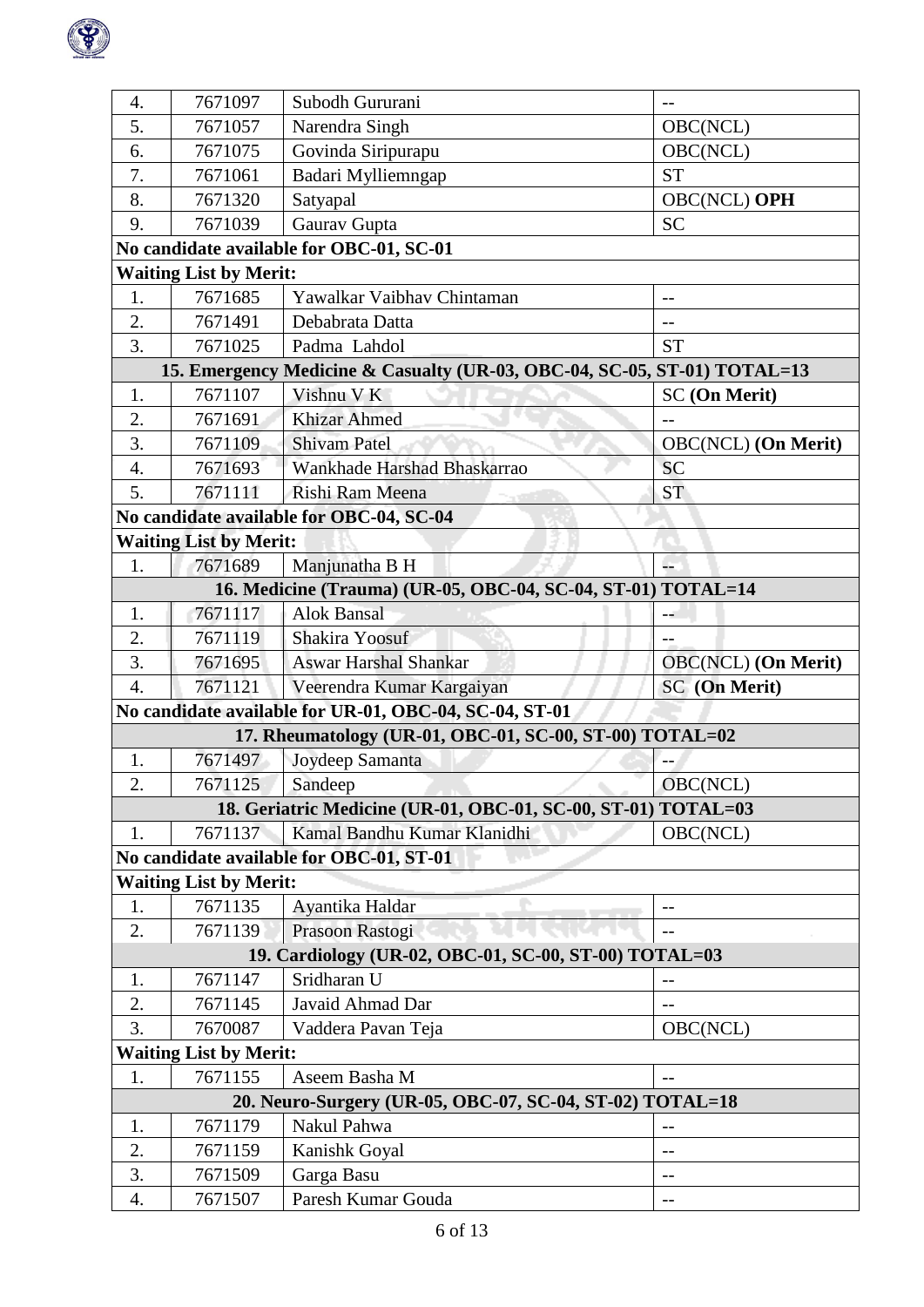

| 5.  | 7671175                                         | Jitendra Shakya                                         | SC (On Merit)              |  |  |
|-----|-------------------------------------------------|---------------------------------------------------------|----------------------------|--|--|
| 6.  | 7671185                                         | Supriya Chauhan                                         | <b>ST</b>                  |  |  |
| 7.  | 7671171                                         | Rajnish Kumar Patidar                                   | OBC(NCL)                   |  |  |
|     |                                                 | No candidate available for OBC-06, SC-04, ST-01         |                            |  |  |
|     | 21. CTVS (UR-03, OBC-02, SC-02, ST-00) TOTAL=07 |                                                         |                            |  |  |
| 1.  | 7671193                                         | Anish Gupta                                             |                            |  |  |
| 2.  | 7671205                                         | <b>Bharat Siddharth Ch</b>                              | $-$                        |  |  |
| 3.  | 7671197                                         | Pradeep R                                               | $-$                        |  |  |
|     |                                                 | No candidate available for OBC-02, SC-02                |                            |  |  |
|     | <b>Waiting List by Merit:</b>                   |                                                         |                            |  |  |
| 1.  | 7671209                                         | Atul Abraham                                            | --                         |  |  |
| 2.  | 7671191                                         | Anupam Das                                              | $-$                        |  |  |
| 3.  | 7671201                                         | Prabhdeep Singh Sudan                                   | $-$                        |  |  |
|     |                                                 | 22. Orthopaedics (UR-06, OBC-04, SC-02, ST-01) TOTAL=13 |                            |  |  |
| 1.  | 7671223                                         | Asjad Mahmood                                           | $-1$                       |  |  |
| 2.  | 7670264                                         | Suman Saurabh                                           | <b>OBC(NCL)</b> (On Merit) |  |  |
| 3.  | 7671261                                         | Nikhil Arora                                            |                            |  |  |
| 4.  | 7670284                                         | Rahul Yadav                                             | <b>OBC(NCL)</b> (On Merit) |  |  |
| 5.  | 7670248                                         | Aditya Jain                                             | --                         |  |  |
| 6.  | 7671267                                         | <b>Anant Krishna</b>                                    | L.                         |  |  |
| 7.  | 7670240                                         | Balamurugan T                                           | OBC(NCL)                   |  |  |
| 8.  | 7670093                                         | Sandeep Kumar Kanugula                                  | OBC(NCL)                   |  |  |
| 9.  | 7670272                                         | Deepak Chouhan                                          | <b>SC</b>                  |  |  |
| 10. | 7671249                                         | Adam Mahendra Teja                                      | SC                         |  |  |
| 11. | 7670230                                         | <b>Binay Kumar Sahu</b>                                 | OBC(NCL)                   |  |  |
| 12. | 7670278                                         | Himanshu Kanwat                                         | <b>ST</b>                  |  |  |
| 13. | 7671253                                         | <b>Muneer Ahmed</b>                                     | OBC(NCL)                   |  |  |
|     | <b>Waiting List by Merit:</b>                   |                                                         |                            |  |  |
| 1.  | 7670250                                         | Tarun Verma                                             |                            |  |  |
| 2.  | 7670316                                         | Akash H S                                               | $-$                        |  |  |
| 3.  | 7671239                                         | <b>Mukesh Shanker</b>                                   | $-$                        |  |  |
| 4.  | 7671219                                         | Mohammed Saif Niyazi                                    |                            |  |  |
| 5.  | 7670006                                         | Tarun Chabra                                            | $-$                        |  |  |
| 6.  | 7671251                                         | <b>Anurag Mittal</b>                                    | $-1$                       |  |  |
| 7.  | 7670280                                         | Kumar Kaushik                                           | --                         |  |  |
| 8.  | 7670107                                         | Shantha Kumar A M                                       | <b>SC</b>                  |  |  |
| 9.  | 7670109                                         | Kurmana Vamsikrishna                                    | OBC(NCL)                   |  |  |
| 10. | 7670296                                         | Sapan Kumar                                             | OBC(NCL)                   |  |  |
| 11. | 7671283                                         | Vinod C                                                 | <b>SC</b>                  |  |  |
| 12. | 7671213                                         | Anurag Gupta                                            | OBC(NCL)                   |  |  |
| 13. | 7671305                                         | Sabarathinam R                                          | OBC(NCL)                   |  |  |
| 14. | 7670097                                         | Chanchal Kumar Singh                                    | OBC(NCL)                   |  |  |
| 15. | 7671247                                         | Sanjay Kumar                                            | OBC(NCL)                   |  |  |
| 16. | 7670220                                         | Prabodh Kantiwal                                        | <b>SC</b>                  |  |  |
| 17. | 7670262                                         | <b>Rakesh Chand Meena</b>                               | <b>ST</b>                  |  |  |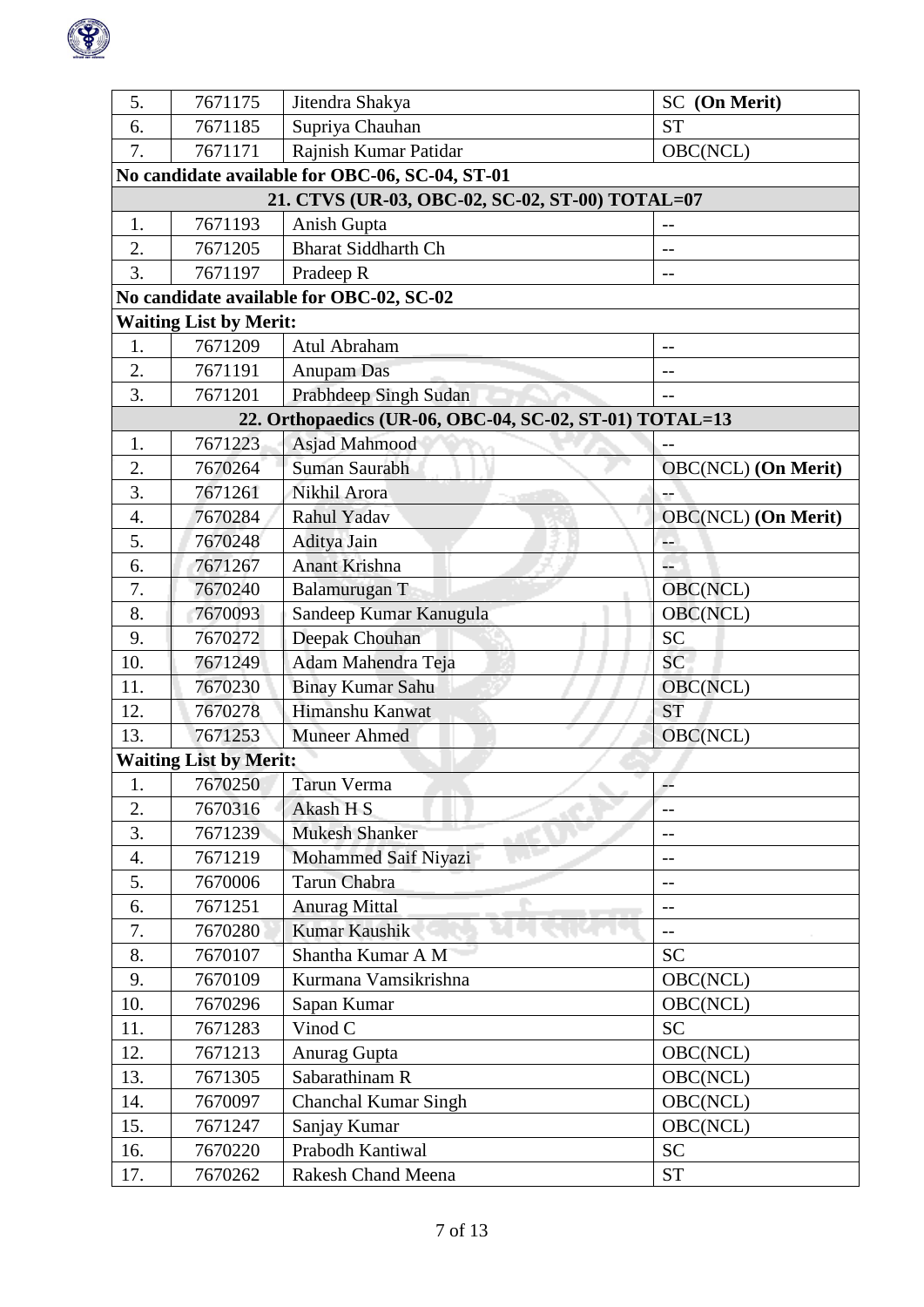

|                                          | 23. Pediatrics (UR-04, OBC-02, SC-02, ST-01) TOTAL=09 |                                                    |                   |  |  |
|------------------------------------------|-------------------------------------------------------|----------------------------------------------------|-------------------|--|--|
| 1.                                       | 7670328                                               | Ketan Kumar                                        |                   |  |  |
| 2.                                       | 7670344                                               | Juhi Gupta                                         | $-$               |  |  |
| 3.                                       | 7670394                                               | Amandeep Kaur                                      | $-$               |  |  |
| $\overline{4}$ .                         | 7670374                                               | Ankit Kumar Meena                                  | ST (On Merit)     |  |  |
| 5.                                       | 7670010                                               | Dulasi Durga K                                     | OBC(NCL)          |  |  |
| 6.                                       | 7670410                                               | Sowmya Devarapalli                                 | <b>SC</b>         |  |  |
| 7.                                       | 7670326                                               | <b>Bharti</b>                                      | OBC(NCL)          |  |  |
| 8.                                       | 7670368                                               | Rashmi Kishore                                     | <b>SC</b>         |  |  |
| 9.                                       | 7670470                                               | Kalthi Vaishnavi                                   | <b>ST</b>         |  |  |
|                                          | <b>Waiting List by Merit:</b>                         |                                                    |                   |  |  |
| 1.                                       | 7670026                                               | Georgie Mathew                                     | $-$               |  |  |
| 2.                                       | 7670366                                               | Pallavi Sachdeva                                   | $-$               |  |  |
| 3.                                       | 7670432                                               | Kaushik Maulik                                     | $-$               |  |  |
| 4.                                       | 7670494                                               | Murugan S                                          | OBC(NCL)          |  |  |
| 5.                                       | 7670358                                               | Preeti Singh                                       | OBC(NCL)          |  |  |
| 6.                                       | 7670380                                               | Niranjan N                                         | <b>SC</b>         |  |  |
| 7.                                       | 7670440                                               | Karanvir                                           | <b>SC</b>         |  |  |
| 8.                                       | 7670510                                               | <b>Binita Nancy Khalkho</b>                        | <b>ST</b>         |  |  |
|                                          |                                                       | 24. Pediatric Surgery                              |                   |  |  |
|                                          |                                                       | No candidate appeared                              |                   |  |  |
|                                          |                                                       | 25. Surgery (UR-15, OBC-08, SC-03, ST-00) TOTAL=26 |                   |  |  |
| 1.                                       | 7670578                                               | Sahil Gupta                                        |                   |  |  |
| $\overline{2}$ .                         | 7670584                                               | Sunita Suman                                       | ÷                 |  |  |
| 3.                                       | 7670534                                               | <b>Suneel Mattoo</b>                               | н,                |  |  |
| 4.                                       | 7671442                                               | Sarbartha Kumar Pratihar                           | $-$               |  |  |
| 5.                                       | 7670520                                               | Dr Parteek Maheshwari                              | u.                |  |  |
| 6.                                       | 7671638                                               | Mohit Jain                                         |                   |  |  |
| $\mathbf{r}$<br>7.                       | 7670582                                               | <b>Anand Mohan</b>                                 | н.                |  |  |
| 8.                                       | 7671422                                               | Sandesh O                                          |                   |  |  |
| 9.                                       | 7670586                                               | Mayank Jain                                        | $-$               |  |  |
| 10.                                      | 7670544                                               | Prashant Gupta                                     | $-$               |  |  |
| 11.                                      | 7670630                                               | <b>Tanmay Pareek</b>                               | --                |  |  |
| 12.                                      | 7670542                                               | <b>Avinash Koul</b>                                | $-$               |  |  |
| 13.                                      | 7670546                                               | <b>Ankit Goel</b>                                  | --                |  |  |
| 14.                                      | 7670524                                               | Vishrut Bharti                                     | --                |  |  |
| 15.                                      | 7671438                                               | Guruprasad N                                       | OBC(NCL)          |  |  |
| 16.                                      | 7671450                                               | Tribhuwan Sachin Ashok                             | OBC(NCL)          |  |  |
| 17.                                      | 7670538                                               | Pankaj Singh                                       | OBC(NCL)          |  |  |
| 18.                                      | 7671424                                               | <b>Asit Roy</b>                                    | <b>SC</b>         |  |  |
| 19.                                      | 7670550                                               | Mohsin Khan                                        | OBC(NCL)          |  |  |
| 20.                                      | 7671642                                               | Rinku Yadav                                        | <b>OPH</b><br>$-$ |  |  |
| 21.                                      | 7671454                                               | Amesh Kumar Rajak                                  | <b>SC</b>         |  |  |
| No candidate available for OBC-04, SC-01 |                                                       |                                                    |                   |  |  |
|                                          | <b>Waiting List by Merit:</b>                         |                                                    |                   |  |  |
| 1.                                       | 7671446                                               | Ankit Misra                                        | $-$               |  |  |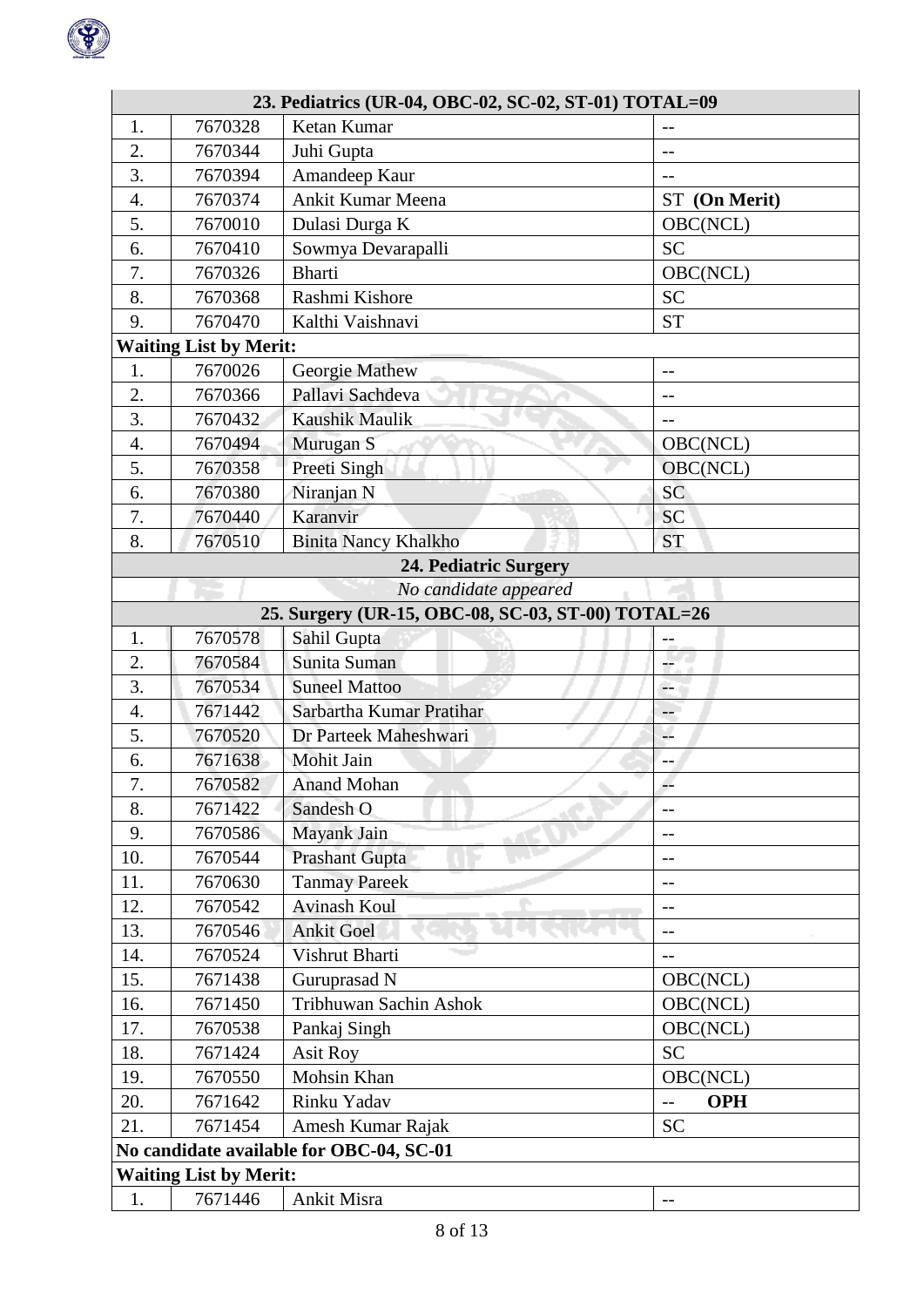

| 2. | 7670620                       | Pravesh Kumar Shukla                                                                | $-$       |
|----|-------------------------------|-------------------------------------------------------------------------------------|-----------|
| 3. | 7670566                       | Aditya Kumar                                                                        | $-$       |
| 4. | 7670564                       | Mohd Ishaq Mir                                                                      | $-$       |
| 5. | 7671428                       | <b>Prashant Raman</b>                                                               | $-$       |
| 6. | 7671440                       | Jayabrata Maitra                                                                    | $-$       |
| 7. | 7670568                       | Parvez Mohi Ud Din Dar                                                              | $-$       |
|    |                               | 26. Plastic Surgery & Reconstructive Surgery (UR-03, OBC-01, SC-00, ST-00) TOTAL=04 |           |
| 1. | 7670642                       | Deepti Gupta                                                                        | $-$       |
| 2. | 7670654                       | Nitin Kaladagi                                                                      |           |
| 3. | 7670648                       | Ankit Gupta                                                                         | $-$       |
|    |                               | No candidate available for OBC-01                                                   |           |
|    | <b>Waiting List by Merit:</b> |                                                                                     |           |
| 1. | 7670646                       | Amit Srivastava                                                                     | $-$       |
| 2. | 7670656                       | Shivangi Saha                                                                       | $-1$      |
| 3. | 7670650                       | <b>Amborish Nath</b>                                                                | $-$       |
|    |                               | 27. Anatomy (UR-02, OBC-01, SC-01, ST-00) TOTAL=04                                  |           |
| 1. | 7670660                       | Chetan Sahni                                                                        |           |
| 2. | 7670662                       | Jessy J P                                                                           | OBC(NCL)  |
|    |                               | No candidate available for UR-01, SC-01                                             |           |
|    |                               | 28. Biophysics                                                                      |           |
|    |                               | No candidate applied                                                                |           |
|    |                               | 29. Biochemistry (UR-00, OBC-01, SC-01, ST-00) TOTAL=02                             |           |
| 1. | 7670670                       | Anurag Kumar                                                                        | OBC(NCL)  |
| 2. | 7670668                       | <b>Jitender Prasad</b>                                                              | SC        |
|    | <b>Waiting List by Merit:</b> |                                                                                     |           |
| 1. | 7670676                       | Prabhat                                                                             | OBC(NCL)  |
| 2. | 7670672                       | Rakesh Raman Patyar                                                                 | SC        |
| 3. | 7670666                       | Veenu Rajdan                                                                        | SC        |
|    |                               | 30. Clinical Haematology (UR-00, OBC-00, SC-01, ST-00) TOTAL=01                     |           |
| 1. | 7670678                       | N Thejeswar                                                                         | <b>SC</b> |
|    |                               | 31. Community Medicine (UR-01, OBC-01, SC-00, ST-00) TOTAL=02                       |           |
| 1. | 7670686                       | Manya Prasad                                                                        | $-$       |
| 2. | 7670706                       | Bhuvaneswari N                                                                      | OBC(NCL)  |
|    | <b>Waiting List by Merit:</b> |                                                                                     |           |
| 1. | 7670688                       | <b>Abhishek Pathania</b>                                                            | $-$       |
| 2. | 7670702                       | Aniket Sirohi                                                                       | $-$       |
| 3. | 7670694                       | <b>U</b> Venkatesh                                                                  | OBC(NCL)  |
|    |                               | 32. Dental (Conservative & Endodontics) (UR-00, OBC-01, SC-00, ST-00) TOTAL=01      |           |
| 1. | 7670716                       | Vijay                                                                               | OBC(NCL)  |
|    | <b>Waiting List by Merit:</b> |                                                                                     |           |
| 1. | 7670712                       | <b>Brijesh Singh</b>                                                                | OBC(NCL)  |
|    |                               | 33. Dental (Oral & Max Surgery) (UR-01, OBC-00, SC-00, ST-00) TOTAL=01              |           |
| 1. | 7670770                       | Babu Lal                                                                            |           |
|    | <b>Waiting List by Merit:</b> |                                                                                     |           |
| 1. | 7670776                       | Gaurav Jain                                                                         | --        |
| 2. | 7670772                       | Vijay Kumar                                                                         | $-$       |
|    |                               |                                                                                     |           |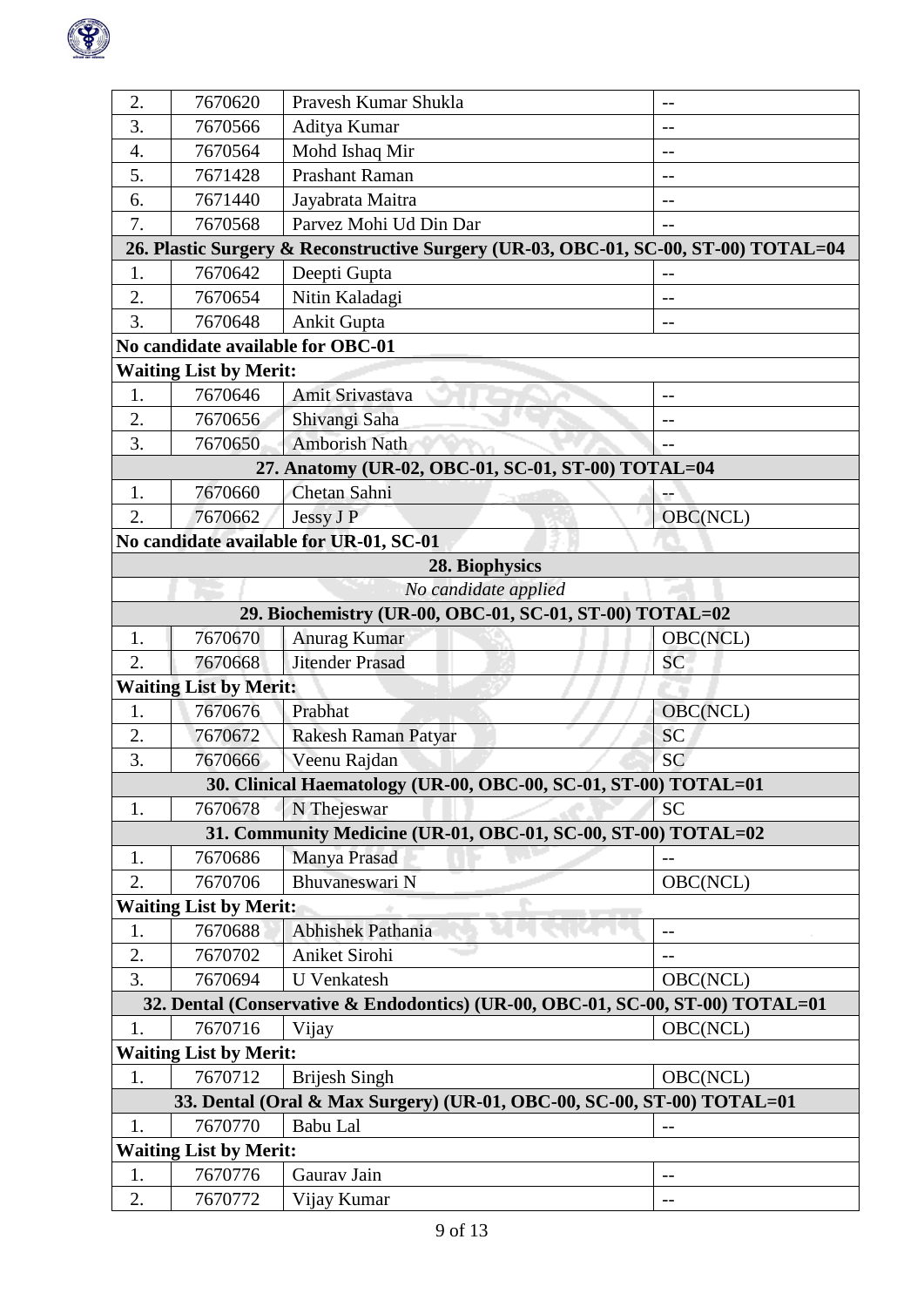

| 3.                                                               | 7671464                       | Shweta                                                                        |                            |  |
|------------------------------------------------------------------|-------------------------------|-------------------------------------------------------------------------------|----------------------------|--|
| 34. Dental (Periodontics) (UR-00, OBC-01, SC-00, ST-00) TOTAL=01 |                               |                                                                               |                            |  |
| 1.                                                               | 7670064                       | Nisha Singh                                                                   | OBC(NCL)                   |  |
|                                                                  |                               | 35. Dental (Prosthodontics) (UR-00, OBC-01, SC-00, ST-00) TOTAL=01            |                            |  |
| 1.                                                               | 7670808                       | Arjun Dhiman                                                                  | OBC(NCL)                   |  |
|                                                                  |                               | 36. Dental (Oral Medicine & Radiology) (UR-00, OBC-01, SC-00, ST-00) TOTAL=01 |                            |  |
| 1.                                                               | 7670812                       | Anuradha                                                                      | OBC(NCL)                   |  |
|                                                                  | <b>Waiting List by Merit:</b> |                                                                               |                            |  |
| 1.                                                               | 7670816                       | Savreek Kaur                                                                  | OBC(NCL)                   |  |
| 2.                                                               | 7671658                       | Biranjan Rohit Jagdambaprasad                                                 | OBC(NCL)                   |  |
|                                                                  |                               | 37. Dermatology & Venereology (UR-01, OBC-01, SC-00, ST-00) TOTAL=02          |                            |  |
| 1.                                                               | 7670822                       | Alok Kumar Sahoo                                                              | OBC(NCL)                   |  |
| 2.                                                               | 7671315                       | <b>Sheikh Naveed</b>                                                          | <b>OPH</b><br>$-$          |  |
|                                                                  | <b>Waiting List by Merit:</b> |                                                                               |                            |  |
| 1.                                                               | 7670858                       | Deepika Yadav                                                                 | $-$                        |  |
| 2.                                                               | 7670818                       | Akanksha Kaushik                                                              |                            |  |
| 3.                                                               | 7670880                       | Kavita Poonia                                                                 | OBC(NCL)                   |  |
| 4.                                                               | 7670852                       | Sucheta Sharma                                                                | OBC(NCL)                   |  |
| 5.                                                               | 7670876                       | <b>Sumit Kaur</b>                                                             | OBC(NCL)                   |  |
| 6.                                                               | 7671316                       | <b>Suggu Sree Ramu</b>                                                        | L.<br><b>OPH</b>           |  |
|                                                                  |                               | 38. E.N.T. (UR-01, OBC-01, SC-00, ST-00) TOTAL=02                             |                            |  |
| 1.                                                               | 7670906                       | Rabia Monga                                                                   |                            |  |
| 2.                                                               | 7670936                       | Thota Ramya                                                                   | OBC(NCL)                   |  |
|                                                                  | <b>Waiting List by Merit:</b> |                                                                               |                            |  |
| 1.                                                               | 7670960                       | Ravi Shankar                                                                  |                            |  |
| 2.                                                               | 7670888                       | Suryaprakash D                                                                | OBC(NCL)                   |  |
| 3.                                                               | 7670964                       | <b>Brijesh Kumar Patel</b>                                                    | OBC(NCL)                   |  |
|                                                                  |                               | 39. Forensic Medicine (UR-02, OBC-01, SC-00, ST-00) TOTAL=03                  |                            |  |
| 1.                                                               |                               | 7670984 Swati Tyagi                                                           | $-$                        |  |
| 2.                                                               | 7670986                       | Krishna Kumar Singh                                                           | <b>OBC(NCL)</b> (On Merit) |  |
| 3.                                                               | 7670980                       | <b>Shyam Kishore</b>                                                          | OBC(NCL)                   |  |
|                                                                  | <b>Waiting List by Merit:</b> |                                                                               |                            |  |
| 1.                                                               | 7670074                       | Varun Chandran A                                                              | OBC(NCL)                   |  |
| 2.                                                               | 7670982                       | <b>Kishor Singh Thakur</b>                                                    | <b>ST</b>                  |  |
|                                                                  |                               | 40. Hospital Administration (UR-00, OBC-04, SC-02, ST-01) TOTAL=07            |                            |  |
| 1.                                                               | 7670078                       | Mattam Yamuna Rani                                                            | <b>ST</b>                  |  |
| 2.                                                               | 7670082                       | Narimeti Rakesh                                                               | OBC(NCL)                   |  |
| 3.                                                               | 7670080                       | D N Suharsh                                                                   | OBC(NCL)                   |  |
| 4.                                                               | 7671668                       | Makhdoom Killedar                                                             | OBC(NCL)                   |  |
|                                                                  |                               | No candidate available for OBC-01, SC-02                                      |                            |  |
|                                                                  | <b>Waiting List by Merit:</b> |                                                                               |                            |  |
| 1.                                                               | 7670076                       | M V Kiran Kumar                                                               | <b>ST</b>                  |  |
|                                                                  |                               | <b>41. Laboratory Oncology</b>                                                |                            |  |
| No candidate applied                                             |                               |                                                                               |                            |  |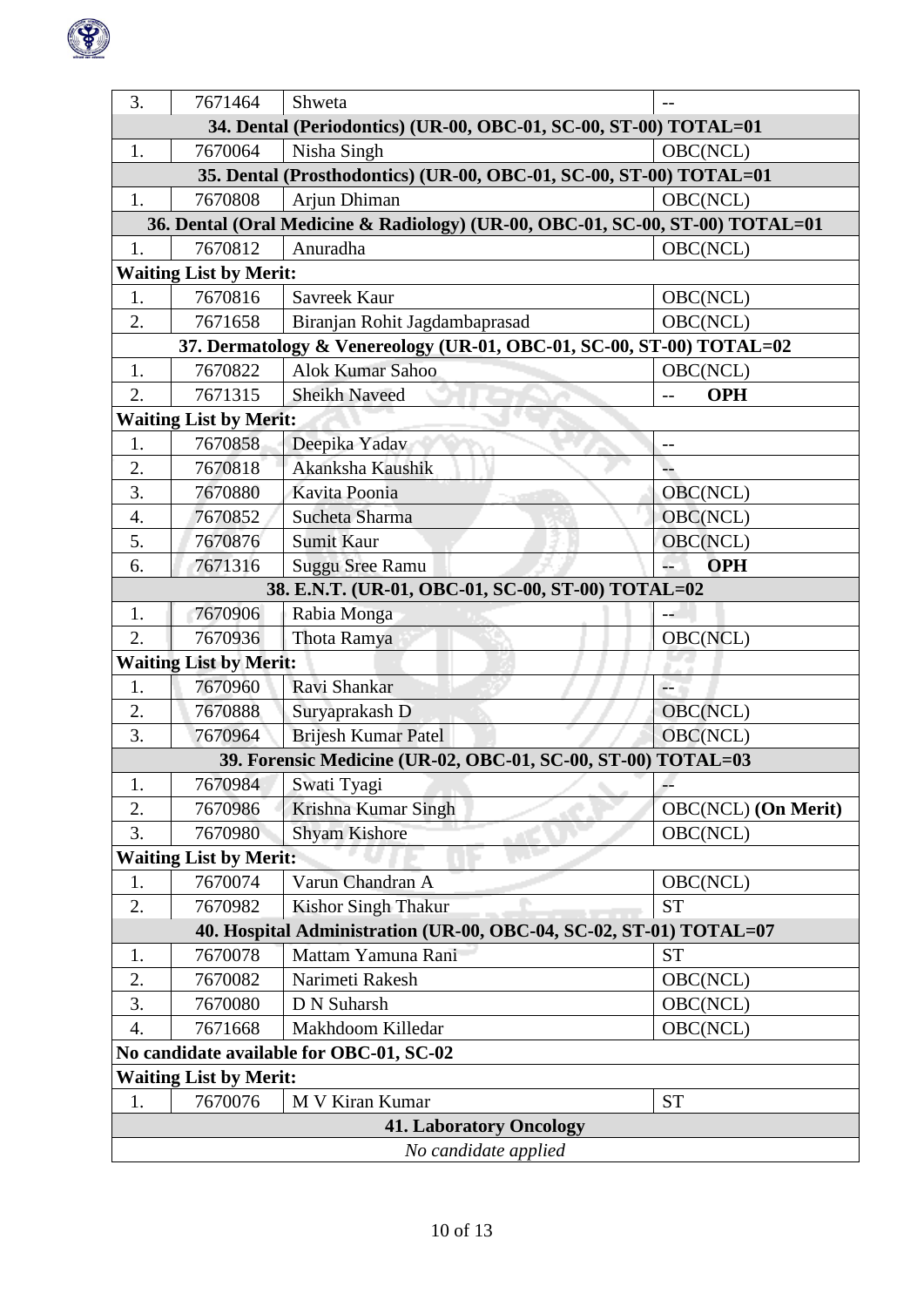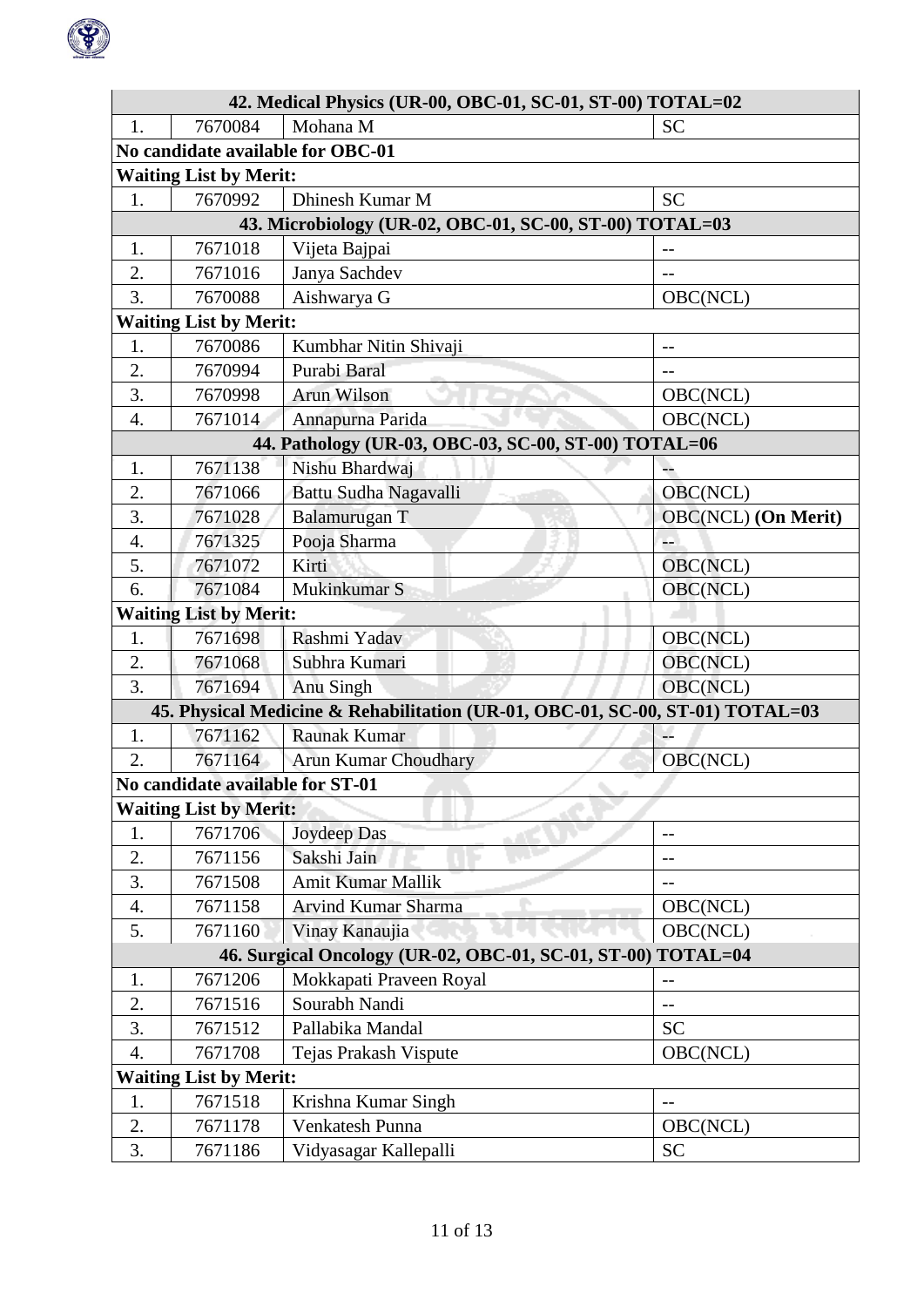

| 47. Blood Bank (UR-01, OBC-01, SC-00, ST-00) TOTAL=02 |                               |                                                             |                   |  |
|-------------------------------------------------------|-------------------------------|-------------------------------------------------------------|-------------------|--|
| 1.                                                    | 7671216                       | Romesh Jain                                                 |                   |  |
| 2.                                                    | 7671222                       | Afreen Karimkhan                                            | OBC(NCL)          |  |
|                                                       | <b>Waiting List by Merit:</b> |                                                             |                   |  |
| 1.                                                    | 7671214                       | Ashish Jain                                                 | $- -$             |  |
|                                                       |                               | 48. Psychiatry (UR-03, OBC-01, SC-00, ST-01) TOTAL=05       |                   |  |
| 1.                                                    | 7671254                       | Nishtha Chawla                                              |                   |  |
| 2.                                                    | 7671256                       | Mahadev Singh Sen                                           | $-$               |  |
| 3.                                                    | 7671250                       | Tulika Shukla                                               |                   |  |
| 4.                                                    | 7671236                       | Jawahar Singh                                               | OBC(NCL)          |  |
| 5.                                                    | 7671248                       | Tashi Tundup                                                | <b>ST</b>         |  |
|                                                       | <b>Waiting List by Merit:</b> |                                                             |                   |  |
| 1.                                                    | 7671246                       | Soumyajit Sanyal                                            | $-$               |  |
| 2.                                                    | 7671226                       | <b>Anish Shouan</b>                                         | $-1$              |  |
| 3.                                                    | 7671712                       | Prashant Agrawal                                            |                   |  |
| 4.                                                    | 7671238                       | Srinivas Rajkumar T                                         | OBC(NCL)          |  |
| 5.                                                    | 7671228                       | Nimmy Chandran                                              | OBC(NCL)          |  |
| 6.                                                    | 7670106                       | Ravi Bammidi                                                | OBC(NCL)          |  |
| 7.                                                    | 7671262                       | Raj Kumar                                                   | <b>ST</b>         |  |
|                                                       |                               | 49. Physiology (UR-01, OBC-00, SC-00, ST-00) TOTAL=01       |                   |  |
| 1.                                                    | 7671278                       | <b>Bhawna</b> Mattoo                                        |                   |  |
|                                                       | <b>Waiting List by Merit:</b> |                                                             |                   |  |
| 1.                                                    | 7671276                       | Arijita Banerjee                                            |                   |  |
| 2.                                                    | 7671272                       | Aprajita                                                    |                   |  |
| 3.                                                    | 7671274                       | Kavita Goyal                                                | ЦL.               |  |
|                                                       |                               | 50. Nuclear Medicine (UR-00, OBC-01, SC-01, ST-00) TOTAL=02 |                   |  |
| 1.                                                    | 7671280                       | Anshul Sharma                                               | SC                |  |
|                                                       |                               | No candidate available for OBC-01                           |                   |  |
|                                                       |                               | 51. Lab. Medicine (UR-03, OBC-03, SC-00, ST-00) TOTAL=06    |                   |  |
| 1.                                                    | 7671282                       | Shadab Alam                                                 | OBC(NCL)          |  |
| 2.                                                    | 7671294                       | Vinnyfred Vincent                                           | --                |  |
| 3.                                                    | 7671288                       | Ambrish Tiwari                                              | $\qquad \qquad -$ |  |
| $\overline{4}$ .                                      | 7671296                       | Rajdeo Roma Nirmalkumar                                     | $-$               |  |
| 5.                                                    | 7671290                       | Pramod Kumar                                                | OBC(NCL)          |  |
| 6.                                                    | 7671310                       | Neelmani                                                    | OBC(NCL)          |  |
|                                                       | <b>Waiting List by Merit:</b> |                                                             |                   |  |
| 1.                                                    | 7671306                       | Ashish Ranjan Singh                                         | OBC(NCL)          |  |
| 2.                                                    | 7671284                       | Kangana Sengar                                              | $-$               |  |

**The category of the candidate is mentioned against their names are recruited to the post reserved in respective category.**

**Where there is no waiting list, it indicates that no further candidate appeared for Interview.**

**The OPH candidates have been recruited as per Govt. of India Notification (4% horizontal reservation).**